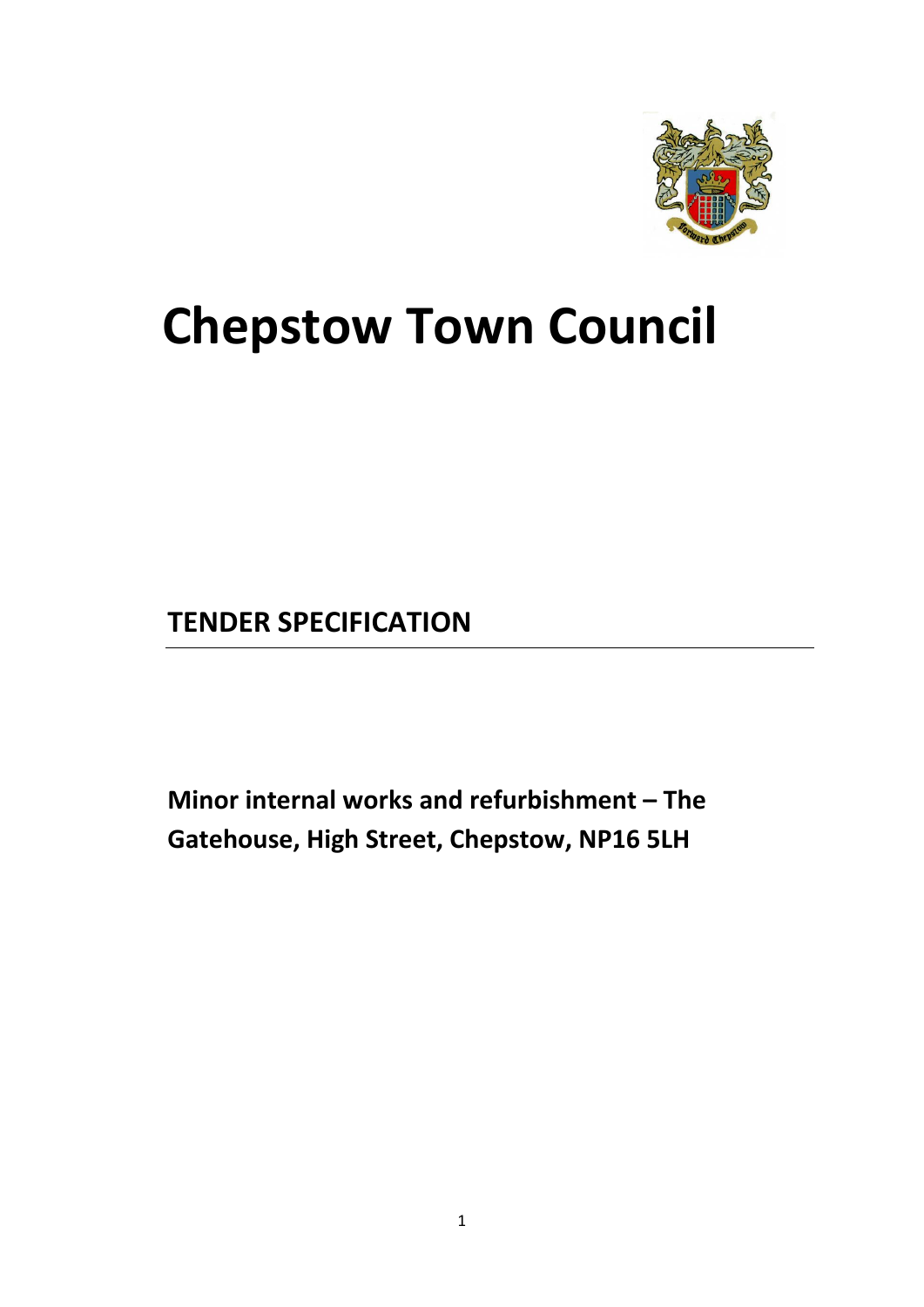# **Table of Contents**

- **1. INSTRUCTIONS AND INFORMATION FOR SUBMITTING A TENDER**
- **2. CONTRACT PERIOD**
- **3. INCOMPLETE TENDER**
- **4. RTURNING TENDERS**
- **5. RECEIPT OF TENDERS**
- **6. ACCEPTANCE OF TENDERS**
- **7. INDUCEMENTS**
- **8. CONFIDENTIALITY OF TENDERS**
- **9. COSTS AND EXPENSES**
- **10. INTRODUCTION/BACKGROUND**
- **11. COSTS**
- **12. VAT**
- **13. HEALTH AND SAFETY**
- **14. INSURANCE**
- **15. ADVICE**
- **16. ADDITIONAL WORK**
- **17. CONTRACT**
- **18. TENDER**
- **19. GENERAL DATA PROTECTION REGULATION**
- **20. PREPARATION OF THE INVITATION TO TENDER**
- **21. PROCEDURES AND TIMETABLE**
- **22. TENDER FORMAT AND COST SUMMARY**
- **23. SELECTION AND AWARD CRITERIA**
- **24. ARITHMETIC ACCURACY OF THE ITT**
- **25. PERIOD OF ACCEPTANCE OF THE ITT**
- **26. CANVASING**
- **27. COUNCIL REPRESENTATIVES**
- **28. METHOD STATEMENT**
- **29. FINAL SUBMISSION**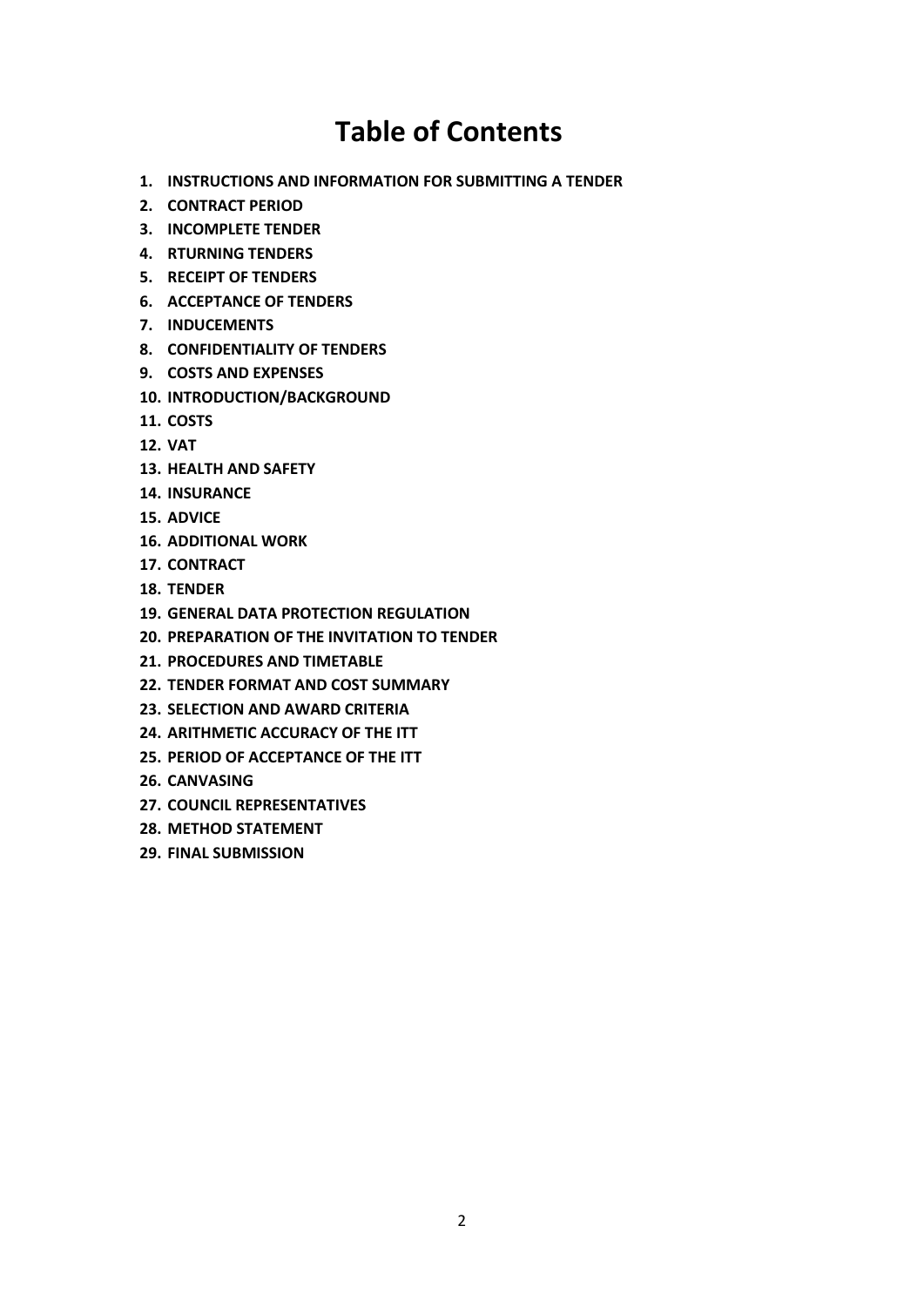### **1. INSTRUCTIONS AND INFORMATION FOR SUBMITTING A PROPOSAL**

These instructions are designed to ensure that all tenders are given equal and fair consideration. It is important therefore that you provide all the information asked for in the format and order specified. Please contact Lucy Allen, Town Clerk, Chepstow Town Council, The Gatehouse, High Street, Chepstow, NP16 5LH email [lucyallen@chepstow.co.uk](mailto:lucyallen@chepstow.co.uk) if you have any doubts as to what is required or you have difficulty in providing the information requested. Pre-tender negotiations are not allowed.

### **2. CONTRACT PERIOD**

The work will need to be completed within 12 weeks.

### **3. INCOMPLETE TENDER**

Tenders may be rejected if the information asked for in the ITT and Specification is not given at the time of tendering.

### **4. RETURNING TENDERS**

The tender document must be completed and returned no later than 12 noon on the **10th June 2022,** clearly marked on the envelope with the address below.

Private and Confidential; Tender Documents: Minor works and refurbishment - The Gatehouse. Chepstow Town Council The Gatehouse High Street Chepstow NP16 5LH

The Town Council will also allow tender documents to be submitted via the Sell 2 Wales website.

### **5. RECEIPT OF TENDERS**

Tenders will be received up to the time and date stated. Those received before the due date will be retained unopened until then. It is the responsibility of the tenderer to ensure that their tender is delivered not later than the appointed time.

### **6. ACCEPTANCE OF TENDERS**

By issuing this invitation the Council is not bound in any way and does not have to accept the lowest or any tender, and reserves the right to accept a portion of any tender, unless the tenderer expressly stipulates otherwise in their tender.

### **7. INDUCEMENTS**

Offering an inducement of any kind in relation to obtaining this or any other contract with the Council will disqualify your tender from being considered and may constitute a criminal offence.

### **8. CONFIDENTIALITY OF TENDERS**

Please note the following requirements, you must not: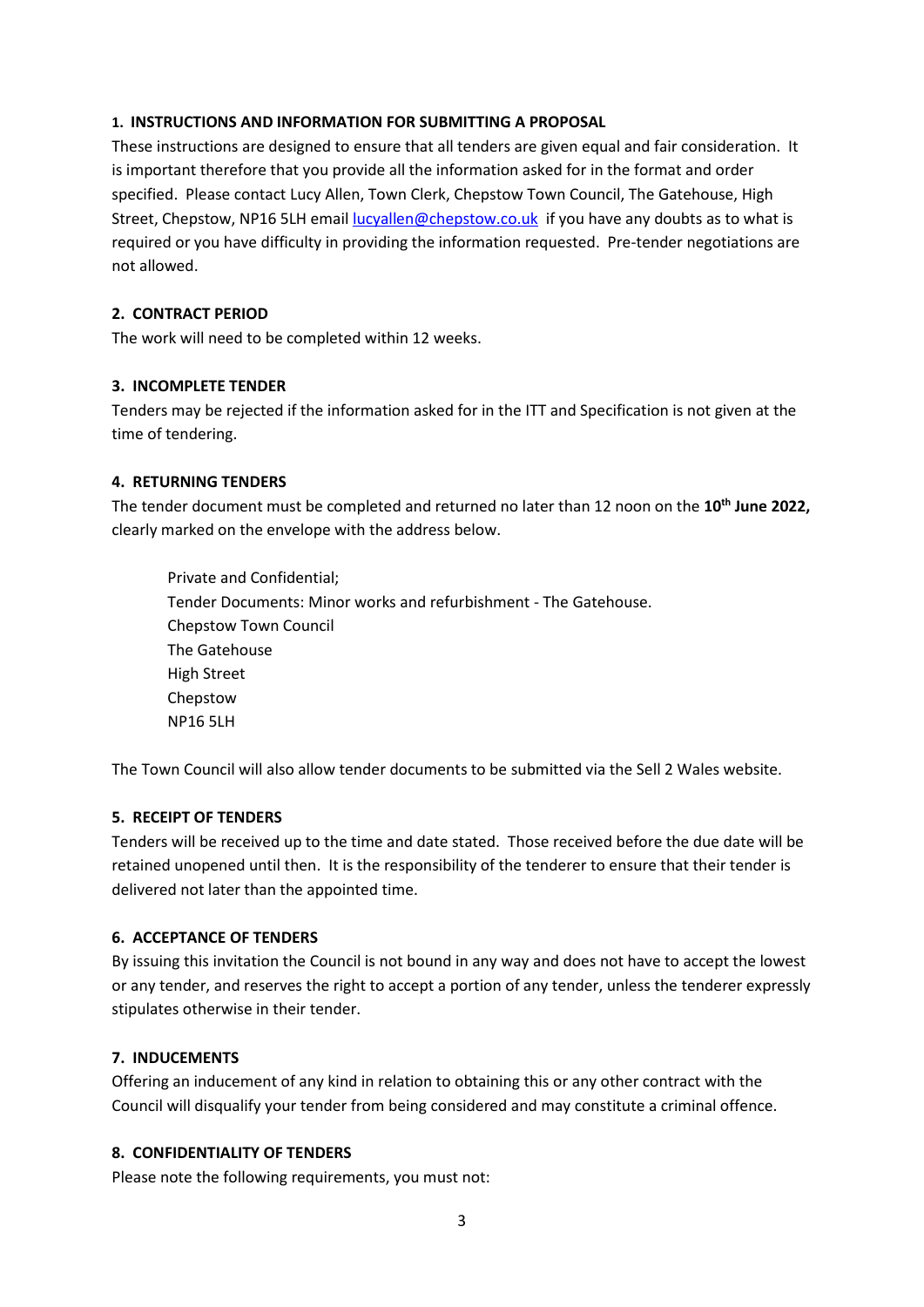- Tell anyone else what your tender price is or will be, before the time limit for delivery of tenders.
- Try to obtain any information about anyone else's tender or proposed tender before the time limit for delivery of tenders.
- Make any arrangements with another organisation about whether or not they should tender, or about their or your tender price.

Failure to comply with these conditions may disqualify your tender.

### **9. COSTS AND EXPENSES**

You will not be entitled to claim from the Council any costs or expenses which you may incur in preparing your tender whether or not your tender is successful.

### **10. INTRODUCTION/BACKGROUND**

The Town Council own The Gatehouse, High Street, Chepstow, NP16 7HF which is a Grade II listed building. Following a Conditioning Survey in 2018 a planned schedule of works has been developed to which the Town Council have committed to undertake. An extensive refurbishment of the exterior of the building is nearing completion and the internal works are ready to commence. This tender document seeks tenders from capable and experience contractors.

The details of this document and all associated documents are to be treated as private and confidential for use only in connection with the Invitation to Tender (ITT) and contract process.

### **11. COSTS**

Please give a detailed breakdown of costs (excluding VAT).

### **12. VAT**

Please state clearly when submitting prices whether or not VAT will be charged. It is the responsibility of tenderers to check the VAT position with HMRC before submitting a bid.

### **13. HEALTH AND SAFETY**

Contractors must comply with all relevant H & S legislation. It is a requirement that contractors wear protective clothing and use safety equipment as determined in the risk assessment when undertaking this contract. Measures must be taken to minimize any risk to the public. Any motor vehicle used must be parked so as not to contravene any parking restrictions and/or present any obstruction to other road users and the public.

All waste materials must be removed and disposed of by the contractor, disposal in public waste bins is not allowed.

Staff are expected to have undertaken the appropriate training and each team of workers must include a qualified First Aid officer.

The successful contractor will be expected to produce a Health & Safety Information Pack to include;

- Risk Assessment
- Method Statement
- Copy of current Insurance Certificate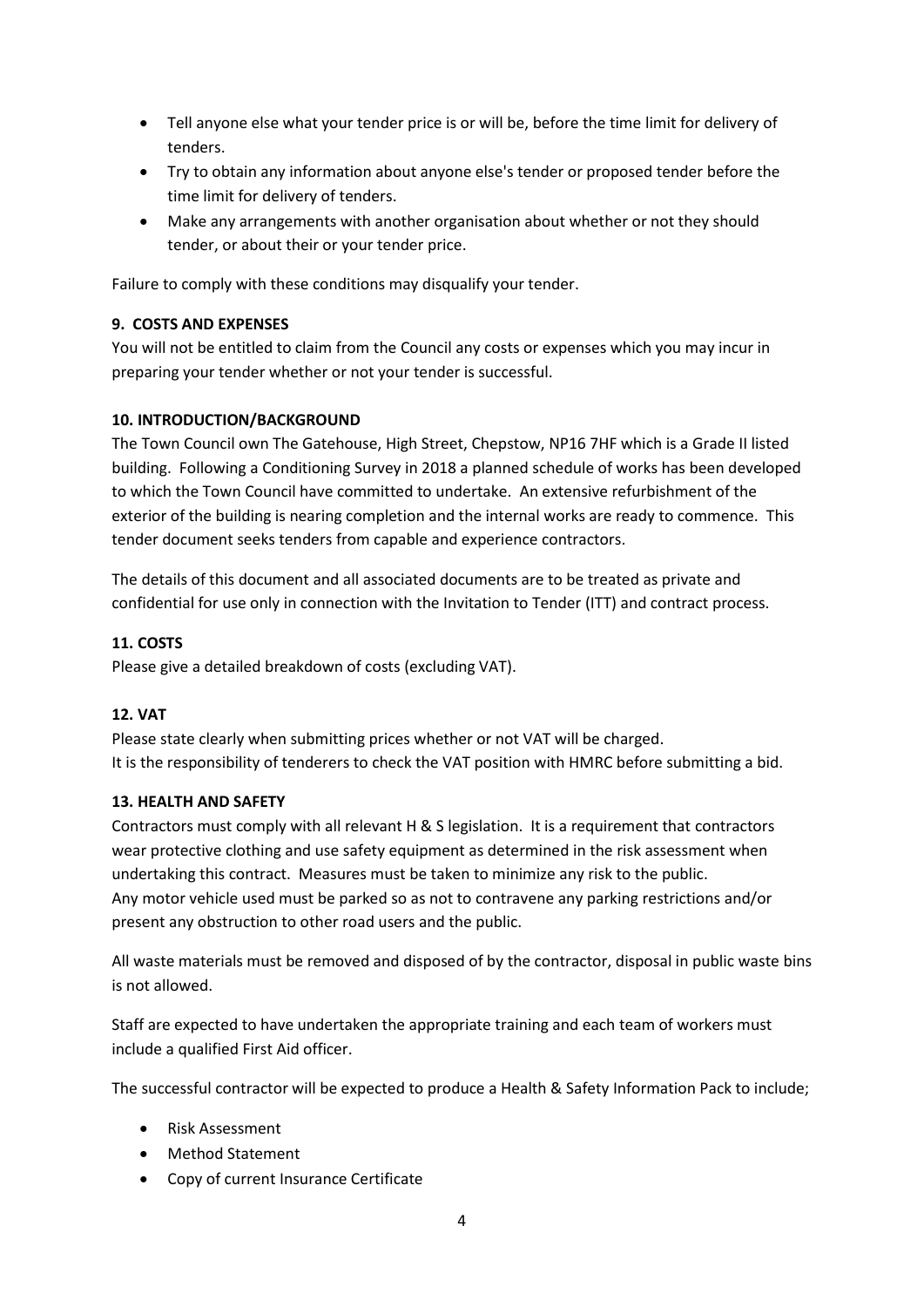Any other relevant documents such as Environmental Policy, General Health & Safety at Work Policy, accreditation certificates and staff training certificates.

### **14. INSURANCE**

It is a requirement that the contractor is adequately insured, with a minimum of £10m public liability cover. **A copy of your current certificate must be included in the tender response.**

### **15. ADVICE**

The contractor will be expected to be available to discuss issues and to give professional advice on all aspects of the contract and, if applicable, to work with Monmouthshire County Council's planning division on all aspects due to the building being Grade II listed.

### **16. ADDITIONAL WORK**

The contractor will have an exclusive right to carry out the work specified in the tender and contract documents. The Council reserves the right to procure any additional or associated work, beyond the contract specification, from other contractors. The contractor will normally be given the opportunity to quote for any such additional work.

The contractor is expected to show flexibility and be prepared to establish good working relationships with the Town Clerk and staff.

### **17. CONTRACT**

The contract will be with Chepstow Town Council. No sub-letting of the contract to a third party is allowed without prior permission.

### **18. TENDER**

Your tender submission should comprise the completion of the form of tender, supported by the pricing schedule at Appendix 1, together with a copy of your current insurance certificate and a specimen Health & Safety Pack containing the information outlined in section Health and Safety. This could be taken from a current contract (with the name of the customer removed) and must include a relevant Risk Assessment.

### **19. GENERAL DATA PROTECTION REGULATION**

Please see Appendix C for the Town Councils Privacy Notice for Suppliers.

### **20. PREPARATION OF THE INVITATION TO TENDER**

Invitation to Tender (ITT) issued by the public sector are far more detailed that ITTs by the private sector. This is because the public sector has greater legal and social responsibilities and is accountable for spending public money.

Although this document is designed to be as complete and comprehensive as possible, potential tenderers must obtain for themselves all the information necessary for developing and costing their proposal and entering into a Contract. The Town Council will do everything possible to ensure Tenderers have access to all information required to produce their response.

Potential Tenderers must ensure that they clarify any points of doubt or ambiguity before submitting their tender. If clarification is required in order to complete the tender, requests should be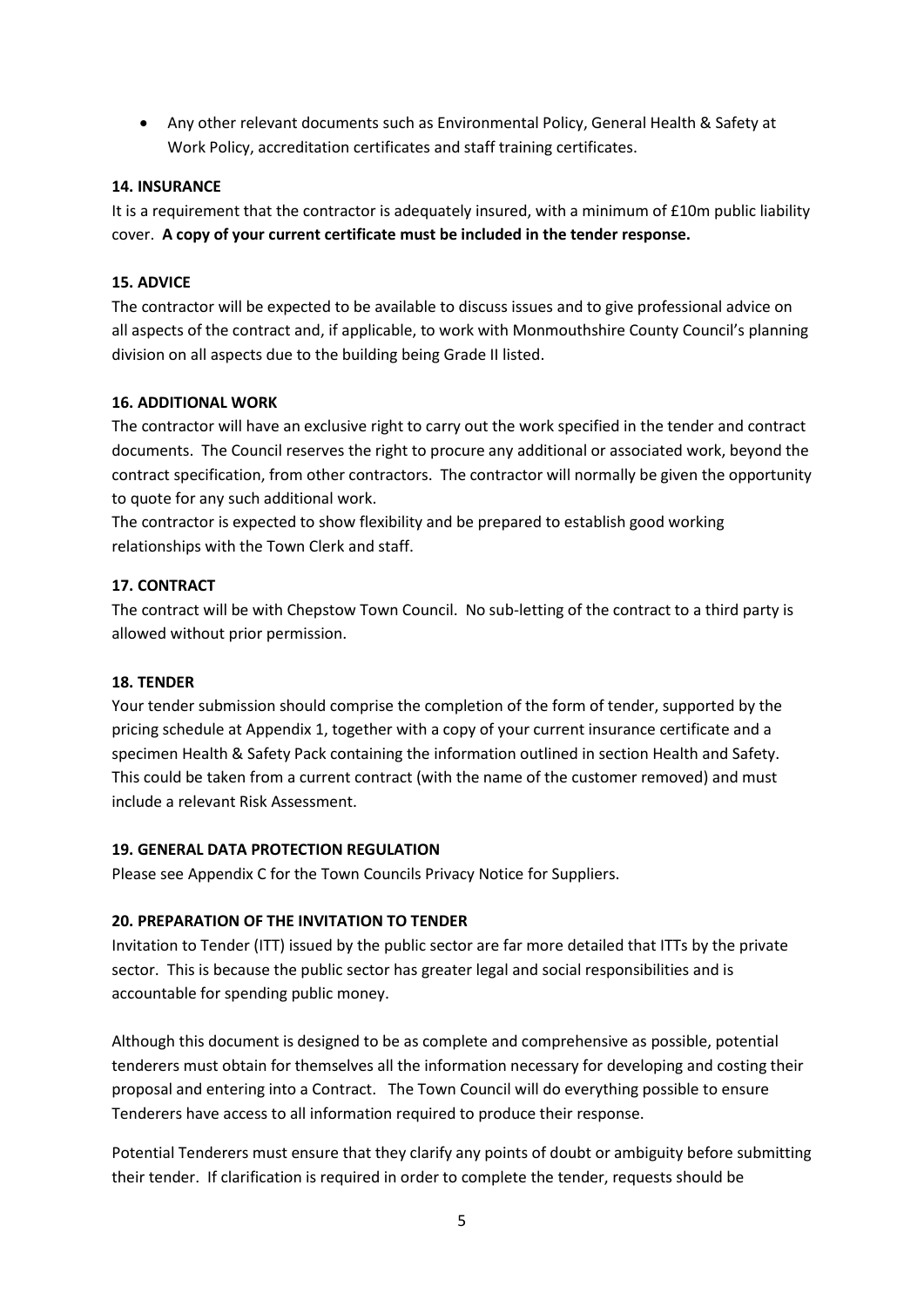submitted in writing to Lucy Allen, Town Clerk *Lucyallen@chepstow.co.uk* no later than 8<sup>th</sup> April 2022 after that date no further points of clarification will be permitted and /or answered.

We strongly recommend a site visit by all interested parties prior to the submission of a tender.

### **21. PROCEDURES AND TIMETABLE**

The following dates are applicable to this procurement:

| <b>Target Date</b>         | Task                                                                             |
|----------------------------|----------------------------------------------------------------------------------|
| $16th$ May 2022            | <b>Issue ITT</b>                                                                 |
| $1st$ June 2022            | Deadline for requests for additional information<br>and points of clarification. |
| $10th$ June 2022           | Deadline for return of ITT                                                       |
| $15th$ June 2022           | Final selection of successful supplier and notify<br>unsuccessful tenderers      |
| 15 <sup>th</sup> June 2022 | Target date for award of contract and first<br>planning meeting                  |

No extensions to any dates contained in the procurement timetable shall be granted to Tenderers. The Council reserves the right to amend these dates provided that by doing so the competitive process is not prejudiced.

Chepstow Town Council reserves the right to request additional information from a tenderer to clarify their proposal, which is to be supplied at the expense of the tenderer.

The envelope should not bear any distinguishing marks that would identify the tender and any tenders received after this date and time will not be considered. All submissions must be in English and prices in sterling exclusive of VAT.

Please follow these return instructions carefully as any tender which is incomplete, late or incorrectly addressed will be disqualified*.* 

The Council does not bind itself to accept the lowest bid or any quotation. The Council reserves the the right to withdraw any part of the quotation document prior to the award of contract, and reserves the right to discontinue the quotation process at any time.

### **22. TENDER FORMAT AND COST SUMMARY**

Tenderers shall provide full details of all costs that are to be charged to the Council by completing the pricing schedule.

The Council will not make any payments of other costs that are not listed and/or are ancillary to the service provision.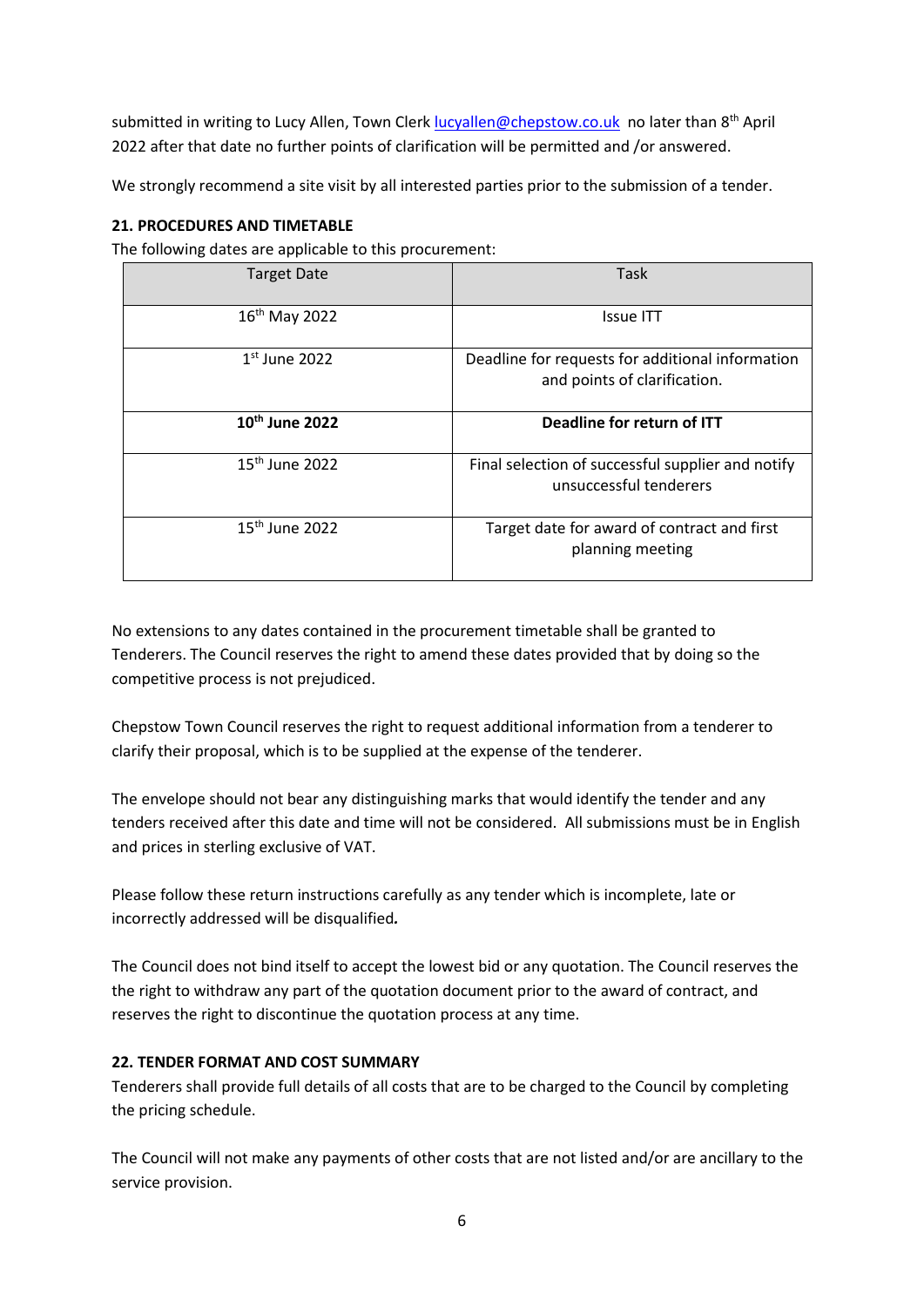### **23. SELECTION AND AWARD CRITERIA**

This ITT contains questions regarding supplier's ability and technical capability to provide and deliver the service within the costs being tendered.

The preferred Tenderer will be determined based on the following process.

A two stage process will be used to assess tenders:

### **Stage 1-Selection Criteria**

| <b>Criteria</b>                | Weighting |
|--------------------------------|-----------|
| Relevant contractor experience | Pass/Fail |
| <b>Technical Capability</b>    | Pass/Fail |

Tenderers who provide the Council with the relevant information will receive a pass mark and move onto the stage 2 and their submission will be evaluated against the following criteria. Tenders will be evaluated on the basis of the most advantageous to the Council, with a weighting explained in the below table.

### **Stage 2 Award Criteria**

| Criteria and Weighting ()                        | <b>Contractor Scoring</b> |
|--------------------------------------------------|---------------------------|
| Commercial (20%)                                 |                           |
| Location of Company (5)                          |                           |
| Size of Company (5)                              |                           |
| <b>Technical Support (5)</b>                     |                           |
| Experience of working with Local Authorities (5) |                           |
| <b>Design (80%)</b>                              |                           |
| Historic Building Experience (60)                |                           |
| Environmental and Sustainable (20)               |                           |

### **24. ARITHMETIC ACCURACY OF THE ITT:**

If arithmetic mistakes are found after the contract has been awarded they will not be taken into account. The figure agreed at the time of contract will prevail.

The Tenderer shall be deemed to have satisfied itself before submitting its tender as to the accuracy and sufficiency of the rates and prices stated in their tender which shall (except in so far as is otherwise provided in the contract) cover all the contractor's obligations under the contract and the contractor shall be deemed to have obtained for itself all necessary information as to risks and any other circumstances which might reasonably influence or affect the contractor's tender.

The contractor who submits a tender will be held to have by his/her own independent observations and enquiries fully informed and satisfied themselves as to the nature and extent and practicability of the works and as to access to the site and/or storage facility and all points and conditions which can in any way affect the prices upon which this tender is based. The prices for the tender shall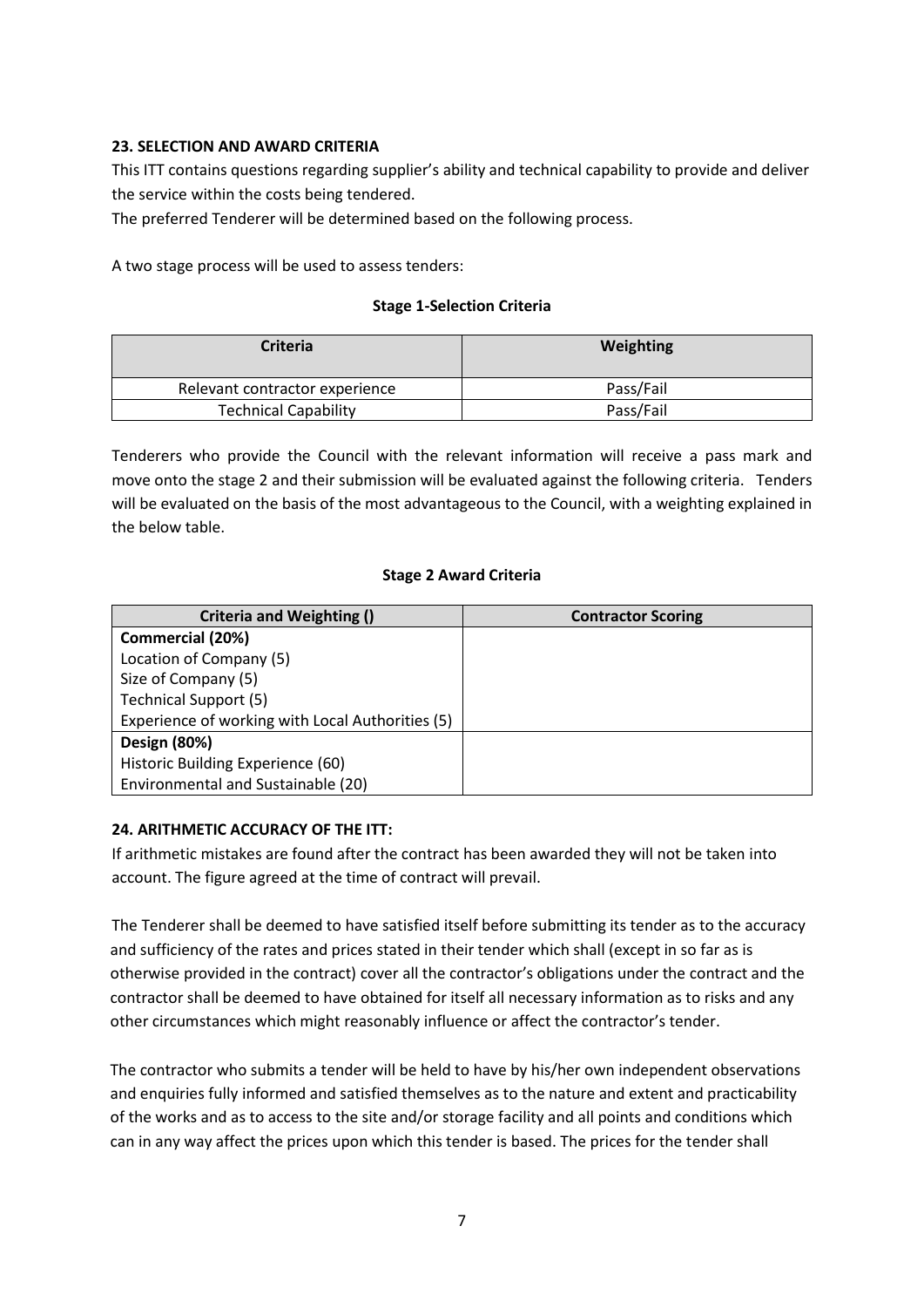include all charges for profits and transport and cartage and labour materials plant and insurance and all other expenses.

### **25. PERIOD OF ACCEPTANCE OF THE ITT**

The potential supplier is required to hold their ITT open for acceptance for a period of up to six months from the closing date.

### **26. CANVASSING**

Any interested organisations who directly or indirectly canvasses any member or official of the Council concerning the evaluation of the ITT, or who directly or indirectly obtains, or attempts to obtain, information from a member or official concerning any other ITT will be disqualified. If at any stage during the process we discover canvassing has taken place, we will be entitled to disqualify that organisation from the process.

### **27. COUNCIL REPRESENTATIVES**

No person in the Council's employment or other agent except where notified by the Contact Officer "to Tenderers" has any authority to make any representations or explanation to Tenderers as to the meaning of the contract or any other Tender Document or as to anything to be done or not be done by tenders or the successful Tenderer or as to this instruction or as to any other matters or anything so as to bind the Council.

### **28. METHOD STATEMENT**

In addition to any more specific obligations imposed by the terms of the tender documents herewith Tenderers mush satisfy the Council of their ability to provide the services set out in these documents. Tenderers are therefore required to submit with their tender, answers to the following questions.

Tenderers should note that this information will be taken into account in the evaluation of tenders and that the successful Tenderer will be held to any statement made. Please number your responses so that they correspond to the numbers of the questions marked. The information given in response hereto by any successful Tenderer shall be deemed to be incorporated into the contract between the Council and that Tenderer.

### a) Contract Preparation

What actions and activities have you carried out to assess local conditions, the full character of the service, access, the supply and conditions affecting labour and all other factors which could affect the execution of the Contract?

### b) Resources

Please detail the resources you are going to employ to ensure delivery of the service within the specified programme, in particular how are your resources going to be arranged and what experience do they have?

What will be your supervisory and management arrangements?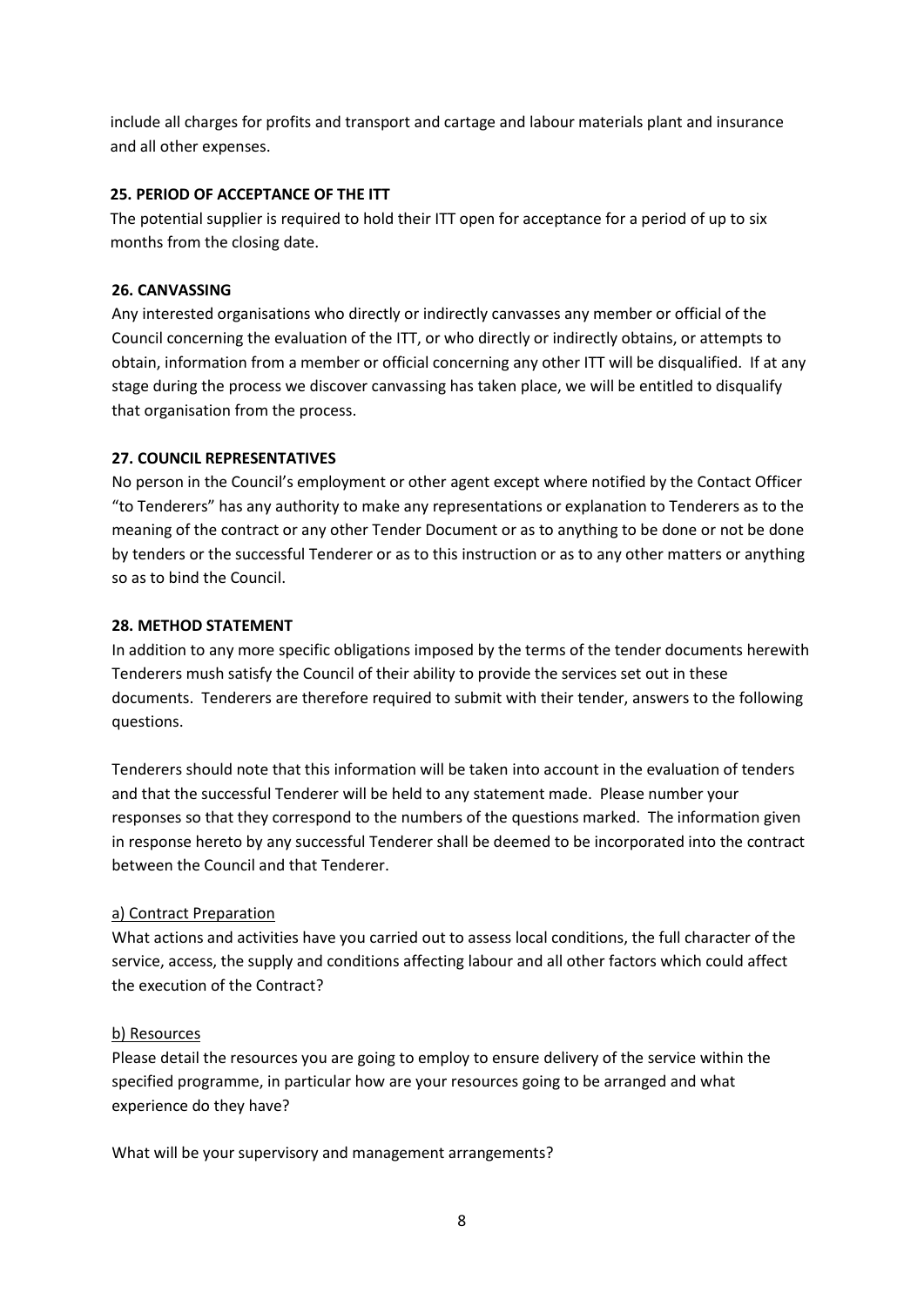Please provide details of any vehicles and equipment you will provide for the service.

Please supply an outline programme for the carrying out of works as set out in the Specification.

c) Implementation Plan What is your implementation plan for the contract?

d) Quality Systems What customer care policies and procedure will you have in place for the Contract?

What quality control procedures will you have in place?

### e) Health and Safety

What systems will you have to ensure, so far as is reasonable practicable, the health, safety and welfare at work of your employees?

### f) Historic Buildings

Please provide details of experience of working of Grade II Listed Buildings.

Please provide details of your Health and Safety Performance over past 2 years (e.g. number of accidents, Prosecutions and Enforcement Notices served.

### **29. FINAL SUBMISSIONS AND CHECKLIST**

The Council does not bind itself to accept the lowest or any quote and will not accept responsibility for any expense or loss which may be incurred by any potential tenderer in the preparation of the ITT.

You must supply all details and certificates requested as part of this ITT.

Lack of Information may deem your tender unacceptable and will result in the failure of your submission. Tenders must be submitted in accordance with these instructions and a failure to comply will result in a tender being rejected by the Council. Chepstow Town Council will not accept incomplete nor non-specific/generic submissions.

Unless specifically and clearly stated by tenderers, they will be required to meet all the requirements specified within the ITT price submitted. Tenderers should treat the tender documents as private and confidential between the tenderer and the Council.

A formal contract will be issued to the successful tenderer.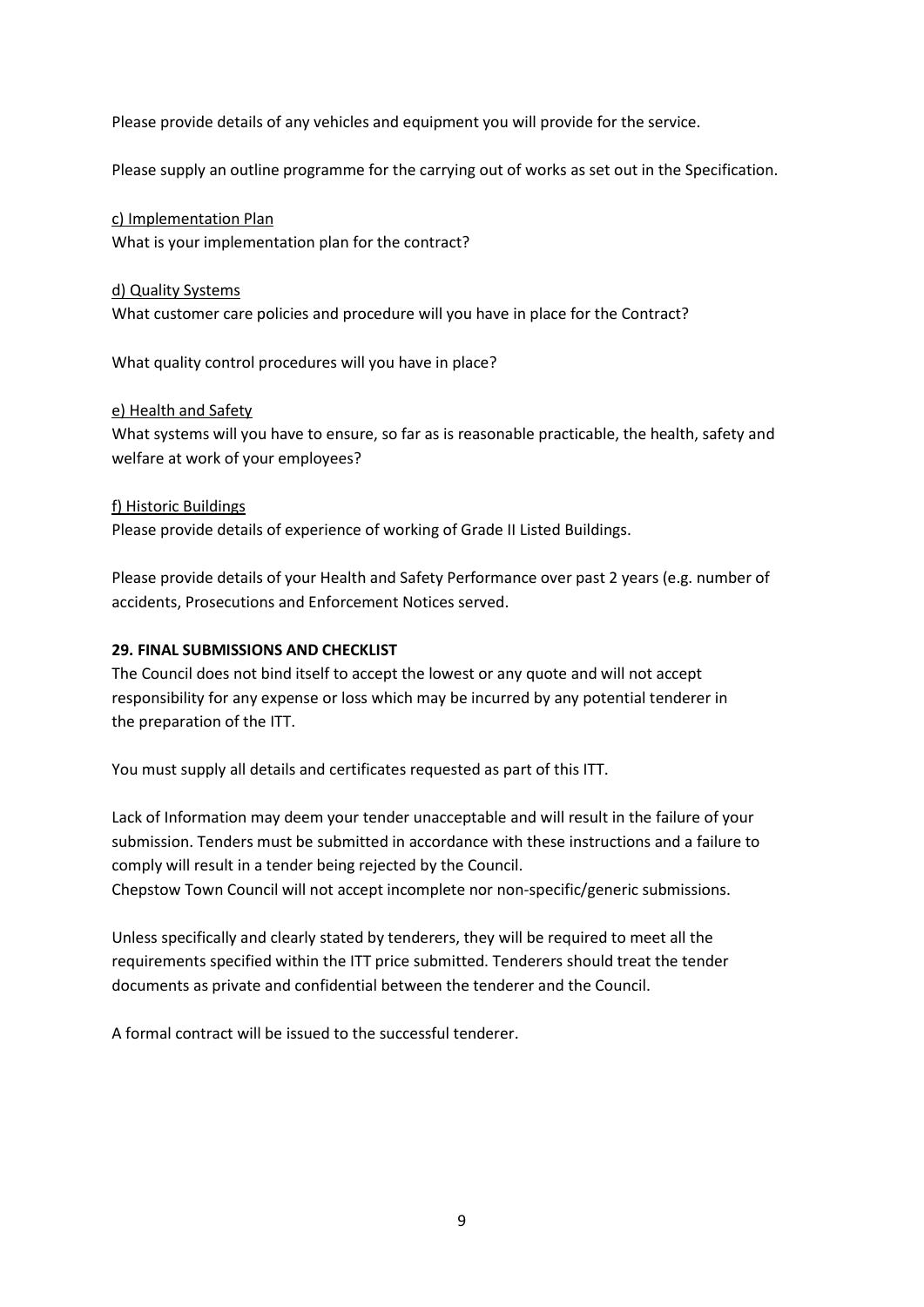### **ORGANISATIONAL INFORMATION AND REQUIREMENTS (to be returned):**

### **ORGANISATION IDENTITY:**

| Name of organisation                                     |  |
|----------------------------------------------------------|--|
| Contract                                                 |  |
| Address                                                  |  |
| Tel No                                                   |  |
| Email                                                    |  |
| Website                                                  |  |
| <b>Registered Address</b><br>(if Different from above)   |  |
| Is your organisation (Please tick)                       |  |
| A Public Limited Company                                 |  |
| A Limited Company                                        |  |
| A Partnership                                            |  |
| A Sole Trader                                            |  |
| Date of organisation's formation                         |  |
| Date of incorporation in UK if<br>different              |  |
| Company Registration Number and<br>Date and Registration |  |
| VAT registration Number                                  |  |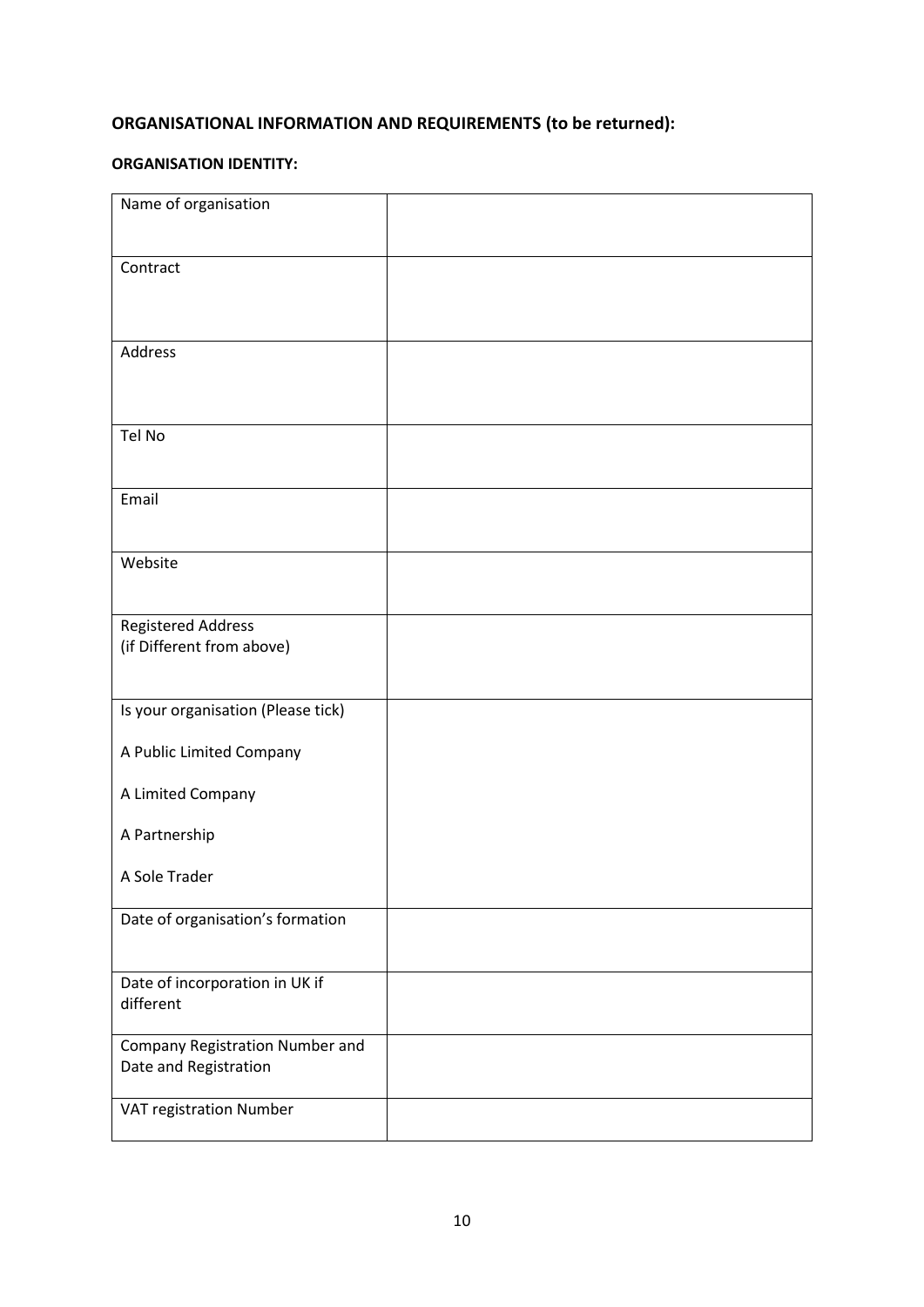### **FINANCIAL INFORMATION**

| Year:<br>Year:<br>Year:                                                                                                                                                                                                                                                                                                                                                       | Turnover:<br>Turnover:<br>Turnover:                                                                                                                                                                                                                                                                           |        |
|-------------------------------------------------------------------------------------------------------------------------------------------------------------------------------------------------------------------------------------------------------------------------------------------------------------------------------------------------------------------------------|---------------------------------------------------------------------------------------------------------------------------------------------------------------------------------------------------------------------------------------------------------------------------------------------------------------|--------|
| may require further information.                                                                                                                                                                                                                                                                                                                                              | Has your organisation or any director of your organisation who has the powers of representation,<br>decision or control of the organisation been convicted of any of the offences listed at Regulation<br>23 (1) (a)-(f) of the Public Contracts Regulations 2015 If the answer is Yes, Chepstow Town Council | YES/NO |
| legislation)? If the answer is yes, please give details.                                                                                                                                                                                                                                                                                                                      | Are there any court actions and/or tribunal hearings outstanding against your organisation which<br>relate to the provision of this contract (including but not limited to negligence claims,<br>discrimination cases, infringement of intellectual property rights, infringement of data protection          | YES/NO |
| Has your organisation been involved in any court action and/or tribunals over the last 3 years<br>which relate to the provision of this contract (including but not limited to negligence claims<br>discrimination cases, infringement of intellectual property rights, infringement of data protection<br>legislation)? If the answer is yes, please give details.<br>YES/NO |                                                                                                                                                                                                                                                                                                               |        |
| Please give details of your bankers:                                                                                                                                                                                                                                                                                                                                          |                                                                                                                                                                                                                                                                                                               |        |
| <b>Bank Name:</b>                                                                                                                                                                                                                                                                                                                                                             |                                                                                                                                                                                                                                                                                                               |        |
| <b>Bank Address:</b>                                                                                                                                                                                                                                                                                                                                                          |                                                                                                                                                                                                                                                                                                               |        |
| Account No:                                                                                                                                                                                                                                                                                                                                                                   | Sort Code:                                                                                                                                                                                                                                                                                                    |        |
| Number of year's account has been open:                                                                                                                                                                                                                                                                                                                                       |                                                                                                                                                                                                                                                                                                               |        |
| May bankers be approached for a reference?<br>YES/NO                                                                                                                                                                                                                                                                                                                          |                                                                                                                                                                                                                                                                                                               |        |
| Report for the last two years:                                                                                                                                                                                                                                                                                                                                                | Please confirm that copies would be available on requires of your Audited Accounts and Annual                                                                                                                                                                                                                 | YES/NO |
|                                                                                                                                                                                                                                                                                                                                                                               | If goods, services and or works proposed in your tender return are sub-contracted, Chepstow<br>Town Council will require financial documents from each third party.                                                                                                                                           |        |

Please state Annual Financial Turnover for the last 3 years (not Group turnover):

A financial credit check may be undertaken on your organisation as part of this tender process.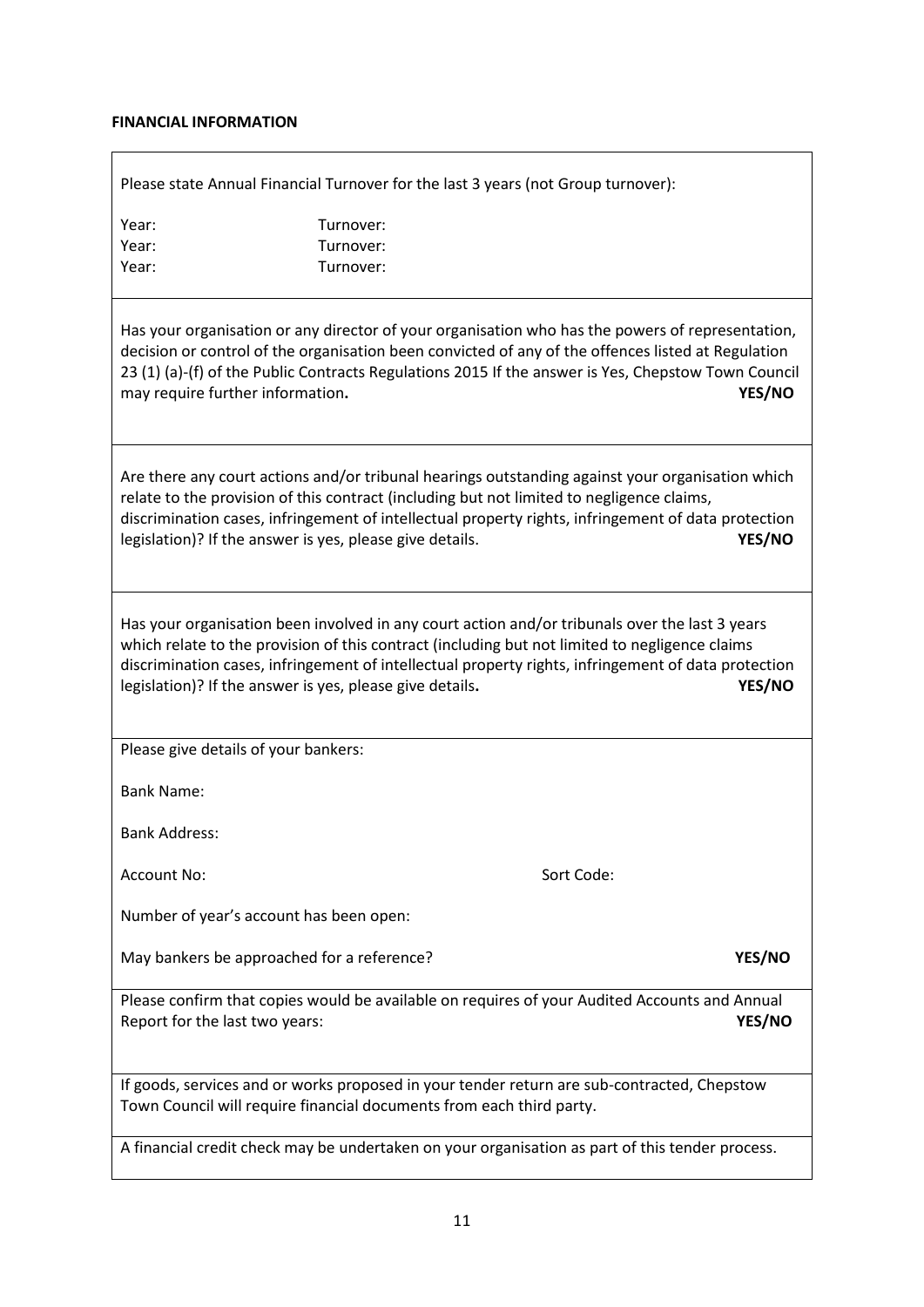#### **BUSINESS ACTIVITIES AND CAPABILITY**

Please give a description of the main business activities that your organisation undertakes.

How many staff do you employ?

How would you work on this project?

### **INSURANCE**

Please provide details of your organisations insurance protection in respect of the following. A copy of your insurance papers must be provided as an appendix. This is a pass fail requirement

| <b>Public Liability</b><br><b>Policy Number</b>       | Insurer        | Indemnity Value (£) in respect<br>of any one incident |
|-------------------------------------------------------|----------------|-------------------------------------------------------|
|                                                       |                |                                                       |
|                                                       |                |                                                       |
| <b>Personal Liability</b><br><b>Policy Number</b>     | Insurer        | Indemnity Value (£) in respect<br>of any one incident |
|                                                       |                |                                                       |
|                                                       |                |                                                       |
| <b>Professional Indemnity</b><br><b>Policy Number</b> | <b>Insurer</b> | Indemnity Value (£) in respect<br>of any one incident |
|                                                       |                |                                                       |
|                                                       |                |                                                       |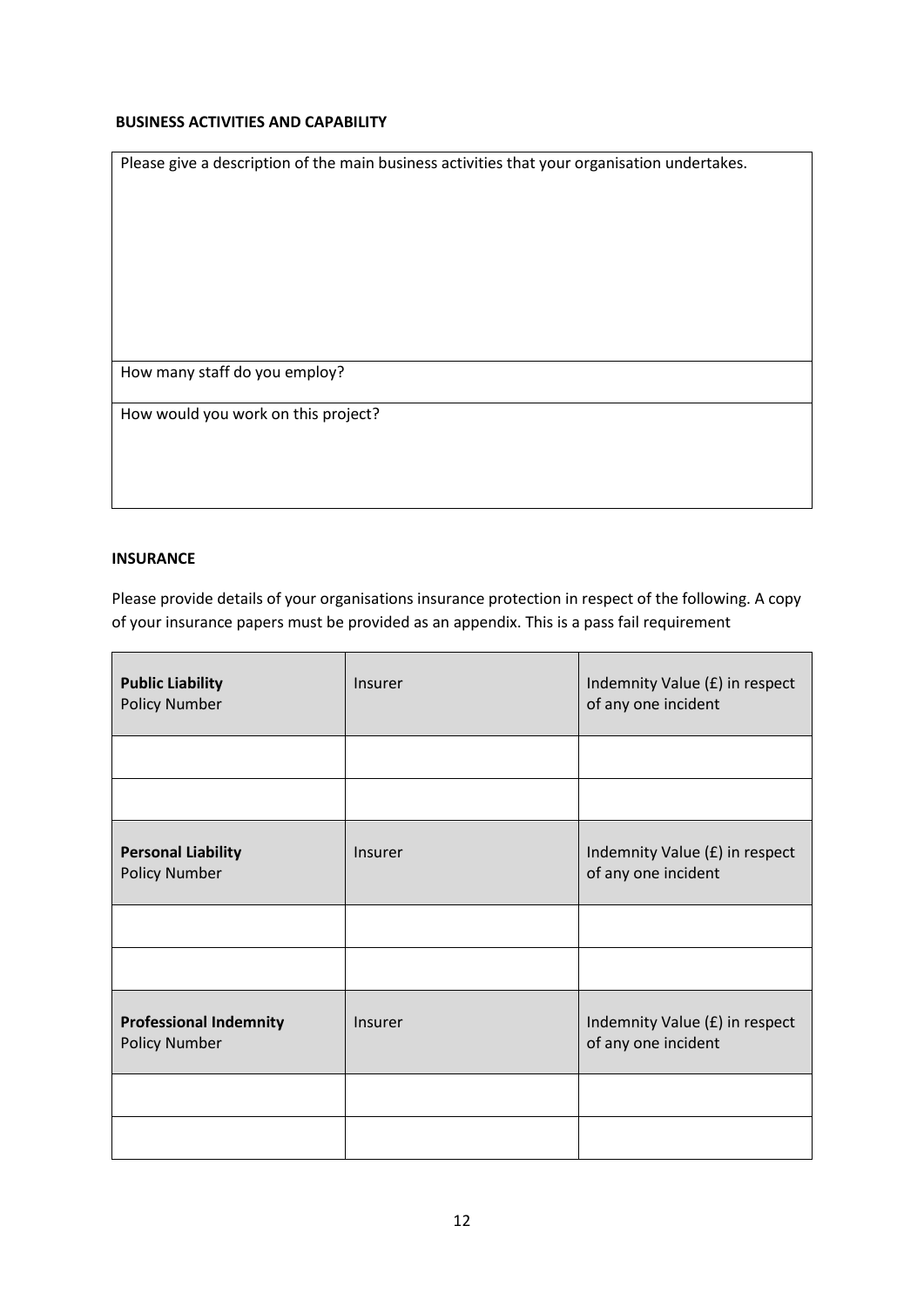### **HEALTH AND SAFETY**

Please provide a copy of your organisations Health and Safety at Work Policy

Has the organisation be subject to any prosecutions or enforcement actions in relation to health and safety by any enforcing authority within the last 5 years? If yes, please give details: **YES/NO**

### **TECHNICAL CAPABILITIES**

| Please indicate if your Organisation has experience in the following:                                                                                                                                                                      |               |
|--------------------------------------------------------------------------------------------------------------------------------------------------------------------------------------------------------------------------------------------|---------------|
| a) Working with County Council Planning Departments in regards to Listed Buildings                                                                                                                                                         | YES/NO        |
| b) Working on Grade I and II Listed Buildings                                                                                                                                                                                              | YES/NO        |
| c) Medium scale repair and maintenance programmes                                                                                                                                                                                          | YES/NO        |
| Please provide document evidence to show a recent project that you have undertaken of a similar<br>size to this one i.e. drawings.                                                                                                         |               |
| Has the organisation ever had a contract terminated? If yes, please state the name of employer,<br>address, date of termination of contract and the circumstances leading to the termination. If yes,<br>please provide details:           | YES/NO        |
| Has the organisation ever withdrawn from a contract? If yes, please state the name of employer,<br>address, date of termination of contract and the circumstances leading to the termination. If yes,<br>YES/NO<br>please provide details: |               |
| Has the organisation ever been refused renewal of any contract due to failure to perform to the<br>terms of the contract? If yes, please state the name of employer. If yes, please provide details:                                       | <b>YES/NO</b> |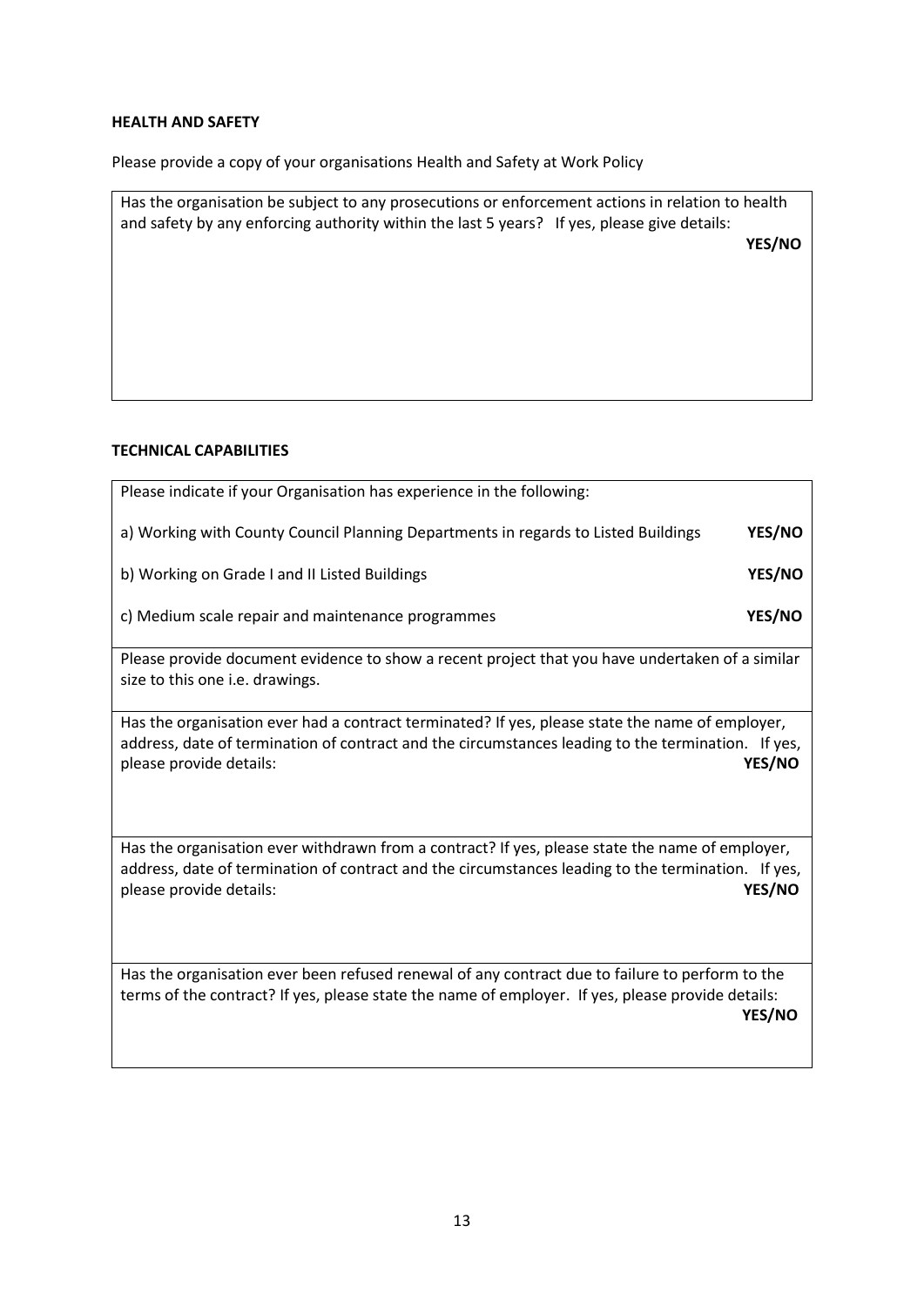### **REFERENCES**

| Please provide details of private or public sector contracts not related to Chepstow Town Council |
|---------------------------------------------------------------------------------------------------|
| that you have been awarded for the provision of goods, services and/or works similar to those     |
| required over the last five years,                                                                |
|                                                                                                   |
| <b>Reference 1</b>                                                                                |
| Name:                                                                                             |
|                                                                                                   |
| Referees Job Title:                                                                               |
|                                                                                                   |
|                                                                                                   |
| Reference Organisation's Name:                                                                    |
|                                                                                                   |
| Address:                                                                                          |
|                                                                                                   |
|                                                                                                   |
| <b>Contact Telephone Number:</b>                                                                  |
|                                                                                                   |
| <b>Contact Email Address:</b>                                                                     |
|                                                                                                   |
|                                                                                                   |
| <b>Contract Name:</b>                                                                             |
|                                                                                                   |
| <b>Contract Start/End Date:</b>                                                                   |
|                                                                                                   |
| Total Value of Contract (£)                                                                       |
|                                                                                                   |
| <b>Reference 2</b>                                                                                |
| Name:                                                                                             |
|                                                                                                   |
| Referees Job Title:                                                                               |
|                                                                                                   |
|                                                                                                   |
| Reference Organisation's Name:                                                                    |
|                                                                                                   |
| Address:                                                                                          |
|                                                                                                   |
|                                                                                                   |
| <b>Contact Telephone Number:</b>                                                                  |
|                                                                                                   |
| <b>Contact Email Address:</b>                                                                     |
|                                                                                                   |
|                                                                                                   |
| <b>Contract Name:</b>                                                                             |
|                                                                                                   |
| <b>Contract Start/End Date:</b>                                                                   |
|                                                                                                   |
| Total Value of Contract (£)                                                                       |
|                                                                                                   |
| May customers be approached for a reference?<br>YES/NO                                            |
|                                                                                                   |
|                                                                                                   |
|                                                                                                   |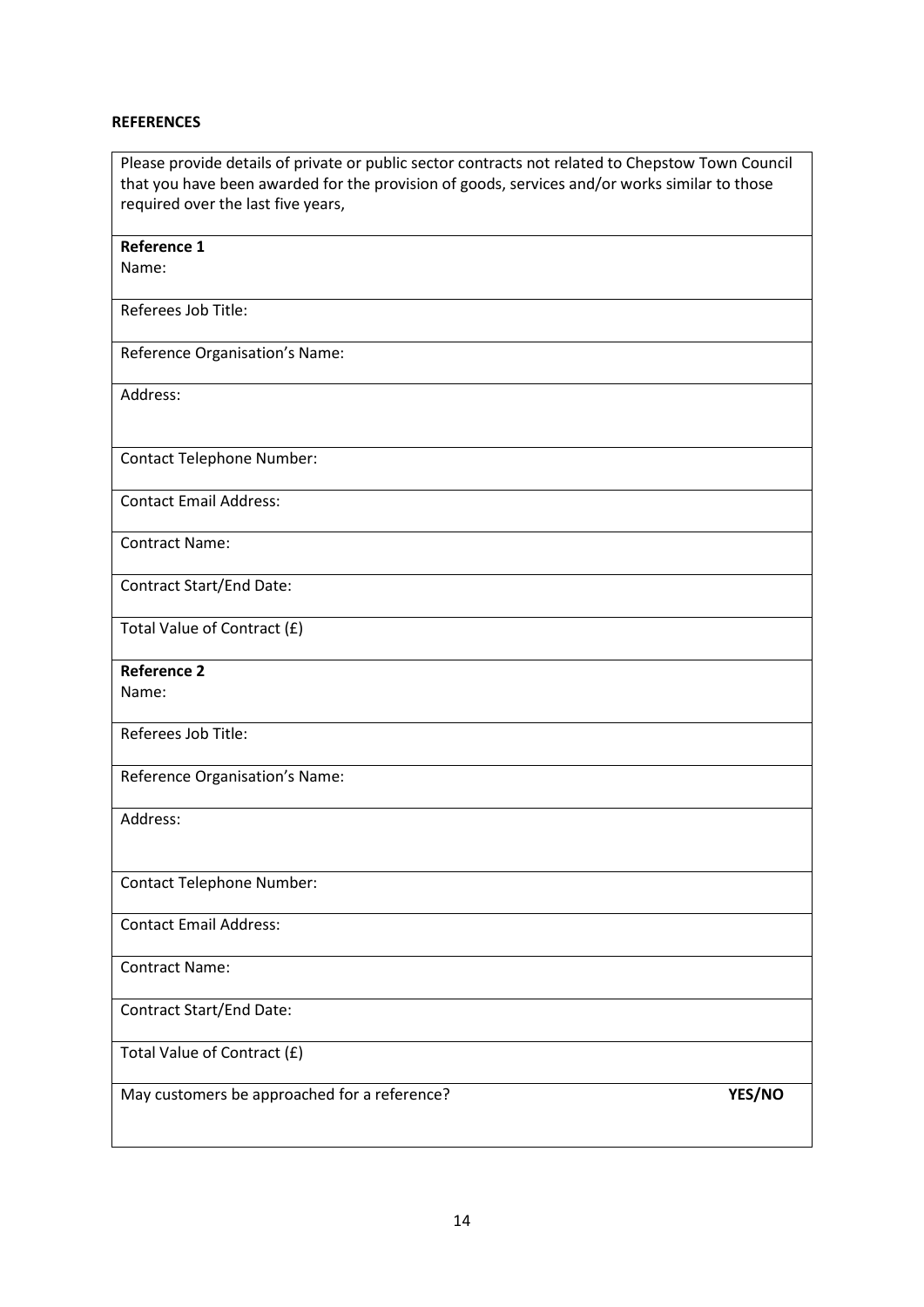### **SUSTAINABILITY**

Please provide a copy of your organisation's sustainability policy,

### **ENVIRONMENTAL:**

Please provide a copy of your organisation's environmental policy.

### **EQUAL OPPORTUNITIES:**

Do you have an equal opportunities/discrimination policy?

If yes – please provide details.

If no – please provide details of how you ensure compliance with existing legislation and in line with any codes of practice for employment.

### **COSTS**

Suppliers are required to submit their costs using the pricing schedule.

Please state clearly what is to be provided within each area of cost. The Council shall not make any payments of other costs that are not listed here and/or are ancillary to the service provision.

Contactors must agree to all areas specified with the specification and contractors must state their agreement to all these areas within the ITT return.

### **DECLARATION**

I/We declare that to the best of my knowledge the answers given in this ITT (and any supporting information provided) are correct. I acknowledge that the information provided here will be used as part of the evaluation process to assess my organisation's suitability for this project.

I/We further understand that the offer of any gift or consideration whatsoever as inducement or reward to any servant of the Council will empower the Council to cancel any contract currently in force and will result in rejection of our tender. I/We also note that it a criminal offence to take part in such acts, punishable by imprisonment.

I/We warrant that, unless stated below, there are no conflicts of interest between a director, partner, associate or senior member of this organisation and a councillor or Council employee.

Please give a declaration of any conflicts of interest here:

Name:

Job Title:

Date:

Signature: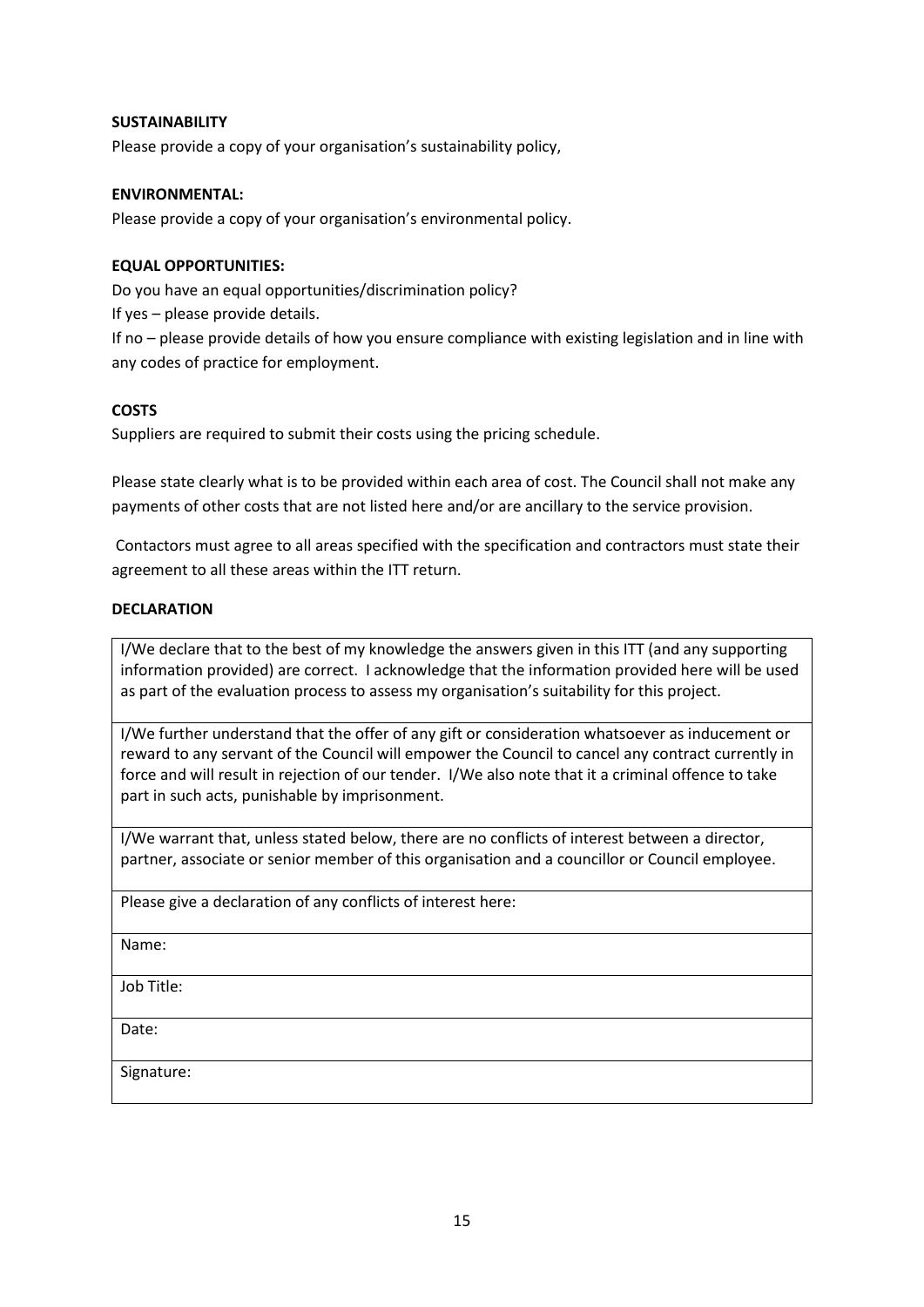### **PRICING SCHEDULE**

### **Second Floor**

- **6.15** Ceilings
- 6.15.3 Undertake complete redecoration
- **6.16** Internal Partition Walls
- 6.16.3 Undertake complete redecoration
- **6.17** Internal Surface of External walls
- 6.17.4 Undertake complete redecoration
- **6.18** Doors and Joinery Items
- 6.18.5 Undertake redecoration of all joinery items

### **6.2** Decoration

- 6.20.3 Redecorate all previously painted surfaces throughout the second floor
- **6.2** Staircase
- 6.21.3 Redecorate

Town Arch Investigate damp to immediate entrance to the Town Arch and repair / redecorate

### **First Floor**

- **6.24** Ceilings
- 6.24.3 Undertake complete redecoration
- **6.25** Internal Partition Walls
- 6.24.3 Undertake localised repair of wall plaster finishes and decoration internal repair only
- 6.25.4 Undertake complete redecoration
- **6.26** Internal Surface of External Walls
- 6.26.3 Undertake localised repair of wall plaster finishes and decoration internal repair only (Chamber / Reception and stairwell)
- 6.25.4 Undertake complete redecoration
- **6.27** Doors and Joinery Items
- 6.27.4 Undertake complete redecoration of all previously painted items
- **6.29** Decoration
- 6.29.3 Redecorate all previously painted surfaces throughout first floor
- **6.3** WC Facilities
- 6.30.1 Investigate and remedy slowly discharging waste arrangement to wash basin. Appropriate works to internal surface of external wall in the disabled WC.

Price to include:

- removal of all waste from site
- furniture removal / replacement from each room when being decorated

**NB:**

**Council staff will still be working on the premises therefore disruption will need to be keep to a minimum.**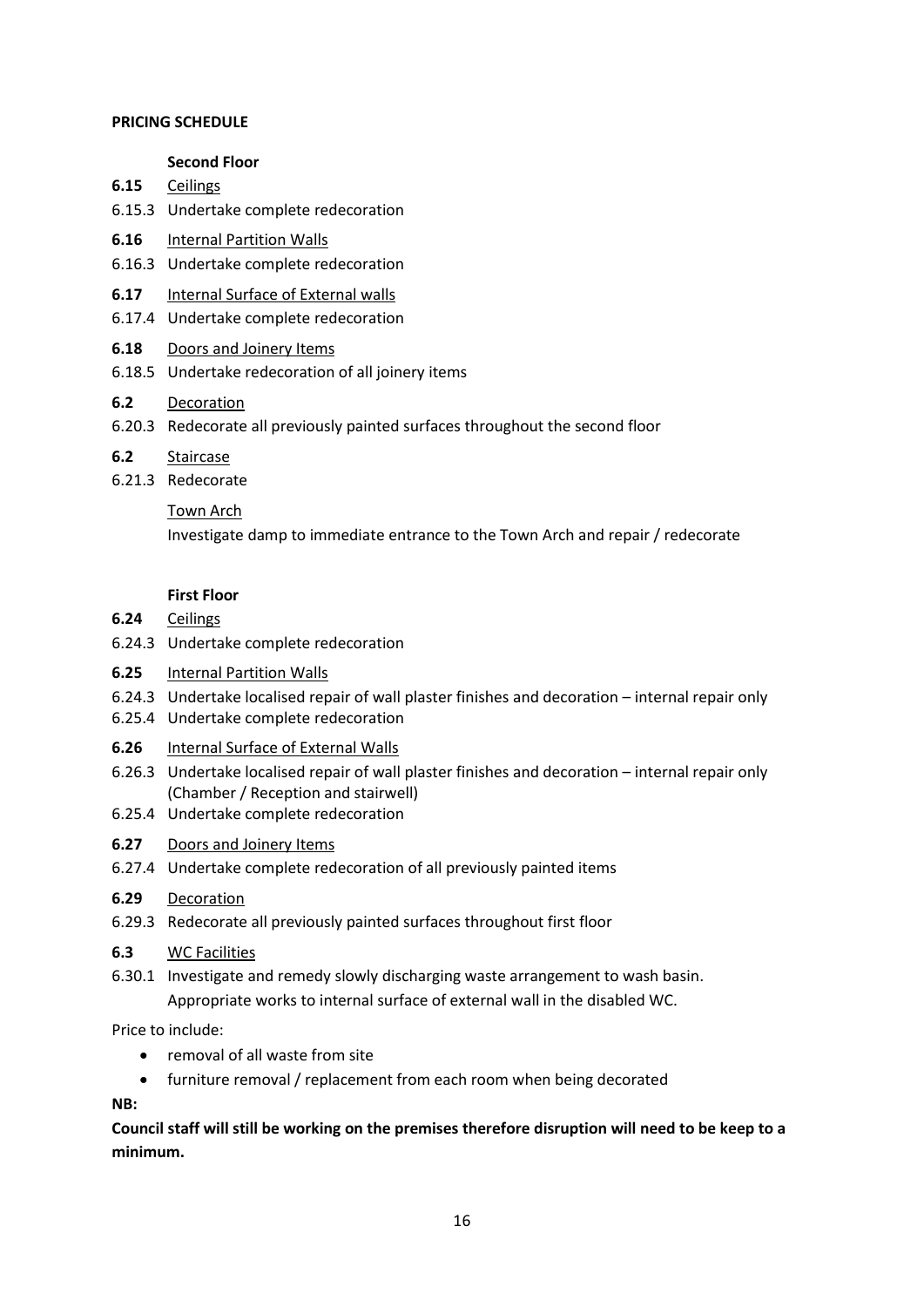### **FORM OF TENDER**

### **The Tender must be submitted no later than 12:00 noon 10th June 2022**

The Tenderer in submitting the Tender hereby undertakes that in the event of his/her Tender being accepted by the Council he/she will provide the services detailed in the attached Tender Documentation and will within 14 days of being called upon to do so execute a Formal Agreement embodying the following documents upon which this Tender Documentation is based:

Invitation to Tender Sections:

Failure by the successful Contractor to execute a Formal Agreement within the time specified will render the Agreement voidable at the option of the Council at any time by notice in writing.

I/We the undersigned hereby offer to provide the services described or referred to in the attached Tender Documentation at the costs specified on the Schedule of Prices, exclusive of value added tax (VAT).

I/We undertake that all elements of this Tender shall from the date of its opening not be withdrawn or modified for and during the period of 180 days in respect of the said requirement.

I/We understand that the Council accepts no liability as to the actual amount of work included within this contract.

I/We confirm that in preparation and submission of this Tender I/We have observed and accepted the above conditions and complied with the Instructions and Conditions contained and referred to in the Tender Documentation.

| NAME(Print Name)   |  |
|--------------------|--|
| Position/Job title |  |
| Date:              |  |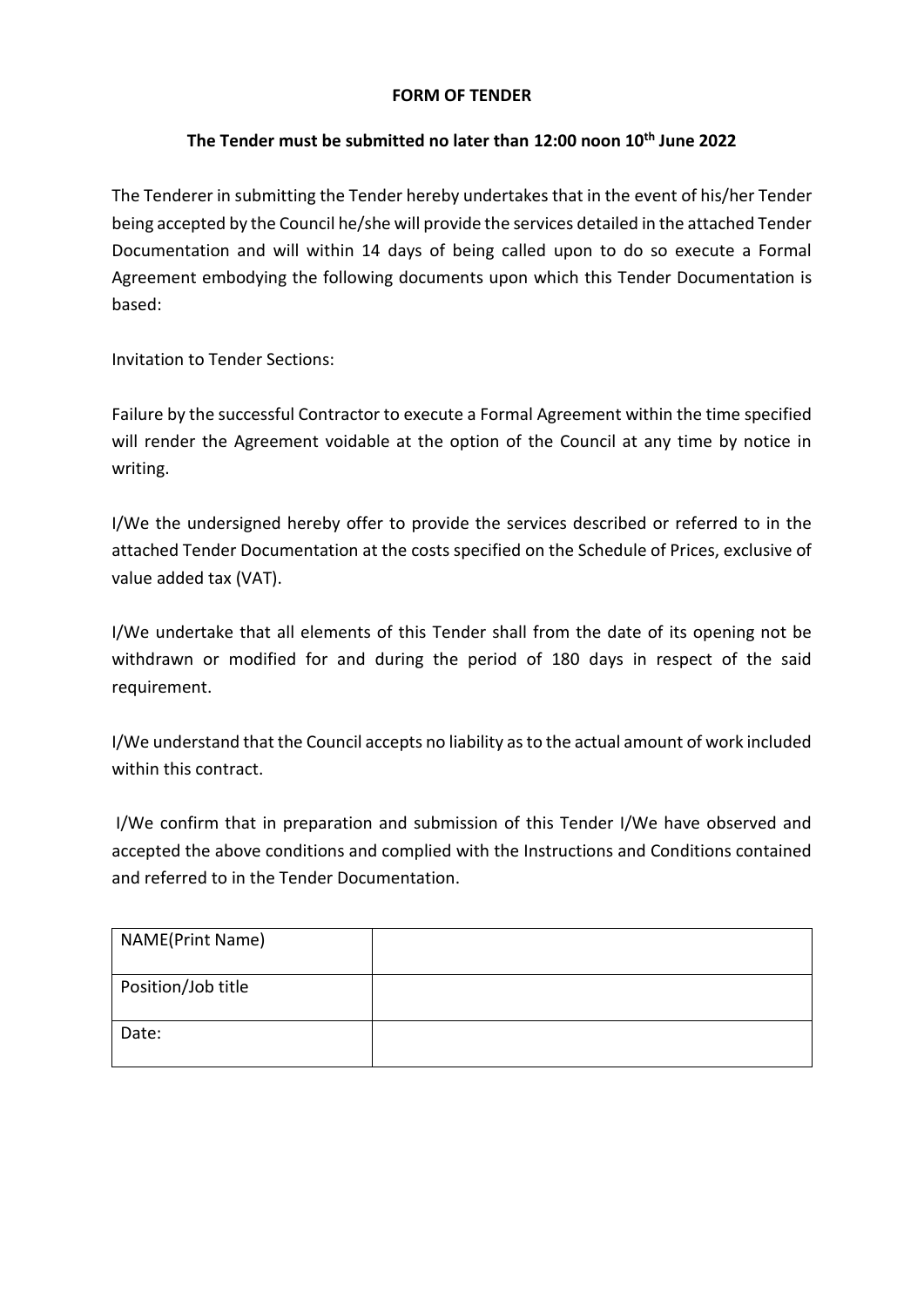### **DECLARATION OF CANVASSING AND NON-COLLUSIVE TENDERING**

In recognition of the principle that the essence of selective tendering is that the Authority shall receive bona fide competitive Tenders from all those tendering.

### I/WE CERTIFY THAT:

- 1 The Tender submitted herewith is a bona fide Tender, intended to be competitive.
- 2 I/We have not fixed or adjusted the amount of the Tender under or in accordance with any agreement or arrangement with any other person.
- 3 I/We have not done, and undertake that we will not do at any time before the hour specified for the return of the Tender, any of the following acts:
	- (a) communicating with a person other than the person calling for this Tender the amount or approximate amount of the proposed Tender (except where the disclosure, in confidence, of the approximate amount of the Tender was essential to obtain insurance premium quotations required for the preparation of the Tender);
	- (b) entering into any agreement with any other person that he/she shall refrain from Tendering or as to the amount of any Tender to be submitted; and
	- (c) offering, paying, giving or agreeing to give any sum of money or valuable consideration directly or indirectly to any person for doing, having done, causing or having caused to be done in relation to any other Tender or proposed Tender any act or thing of the sort described above.

| NAME (Print Name)  |  |
|--------------------|--|
| Position/job title |  |
| Date:              |  |

In this declaration:

- 1 'person' indicates any person, body, or association corporate or incorporate.
- 2 'any agreement or arrangements' includes any transaction of the sort described above, formal or informal and whether legally binding or not.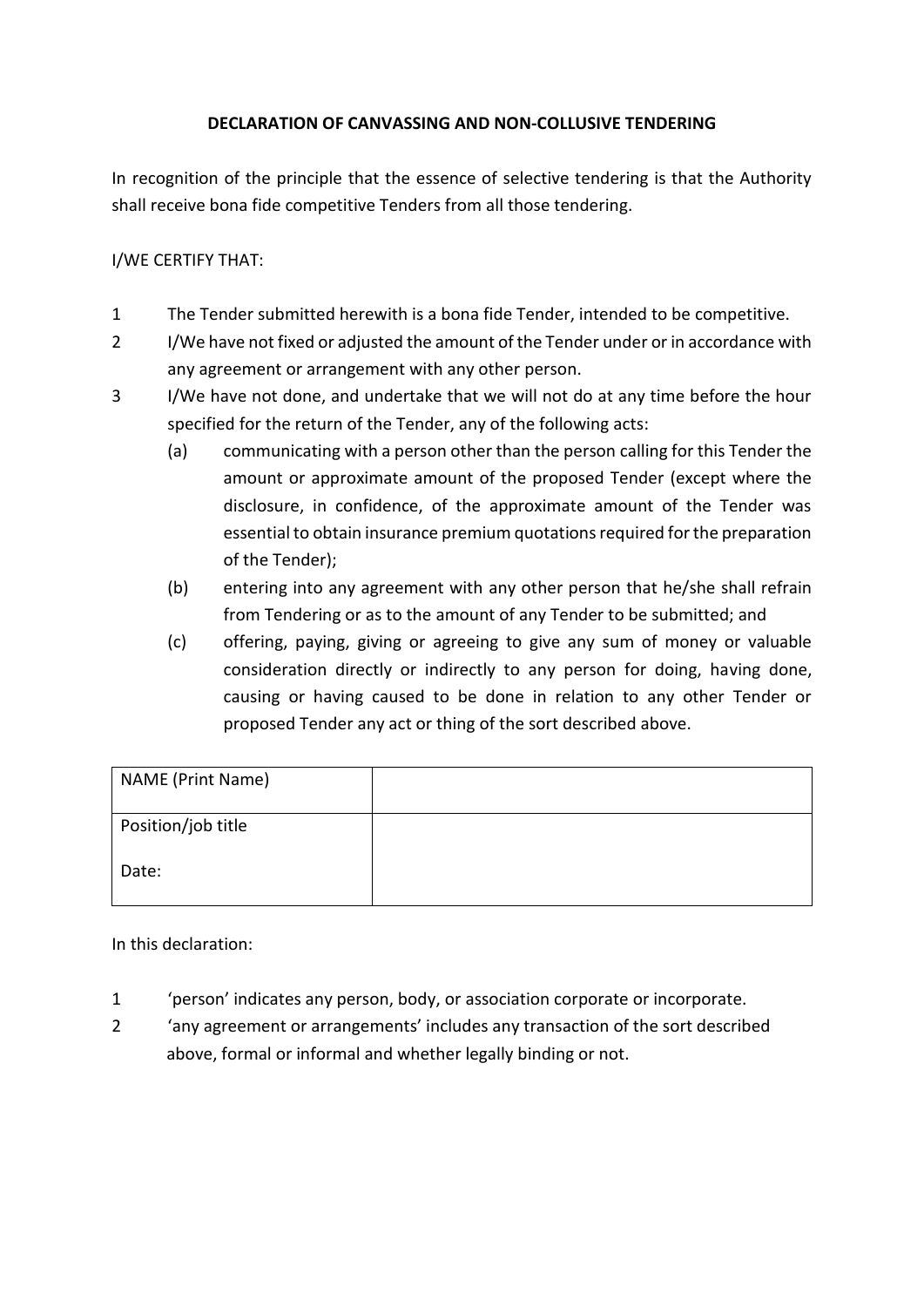# **CHEPSTOW TOWN COUNCIL**

**The Gatehouse, High Street, Chepstow, NP16 5LH [clerk@chepstow.co.uk](mailto:clerk@chepstow.co.uk) tel. 01291 626370**



## **Privacy Notice for Suppliers**

Chepstow Town Council is the Data Controller under the new data protection law and will only use your information for purposes relating to your company suppling goods and services to us.

### **Information Held**

It is necessary for us to collect and hold information about you to meet contract obligations. This information will include:

- Contact name, address, business and mobile telephone numbers, email address and other relevant contact information;
- Bank account and other relevant financial details:
- Details of at least two referees.

### **Who is processing my data?**

All personal and other data held is processed in accordance with data protection law. The Data Controller for the information outlined in this privacy notice is Chepstow Town Council.

### **How will we use the Information we hold about you?**

We will collect information about you (where applicable) to:

- Enter into a contract for the supply of goods and services;
- Comply with our legal obligations;
- Ensure that the information we hold about you is kept up to date;

### **What is the legal basis for us to process your data?**

The legal basis for processing the data is:

- Perform a task in the public interest or for our official functions;
- Carrying out of a contract to which you are a party.

### **Who we will share your information with**

We may share your information with partner organisations, including:

- Our Employees, agents and professional advisors;
- With other third party contractors who provide services to us;

• Where we are under a legal obligation to do so, for example where we are required to share information under statute, to prevent fraud and other criminal offences or because of a Court Order for example HMRC or the Police.

We will not normally share your information with organisations other than our partner organisations without your consent. However, there may be certain circumstances where we would share without consent such as where we are required to do so by law, to safeguard public safety, and in risk of harm or emergency situations. Any information which is shared will only be shared on a need to know basis, with appropriate individuals. Only the minimum information for the purpose will be shared.